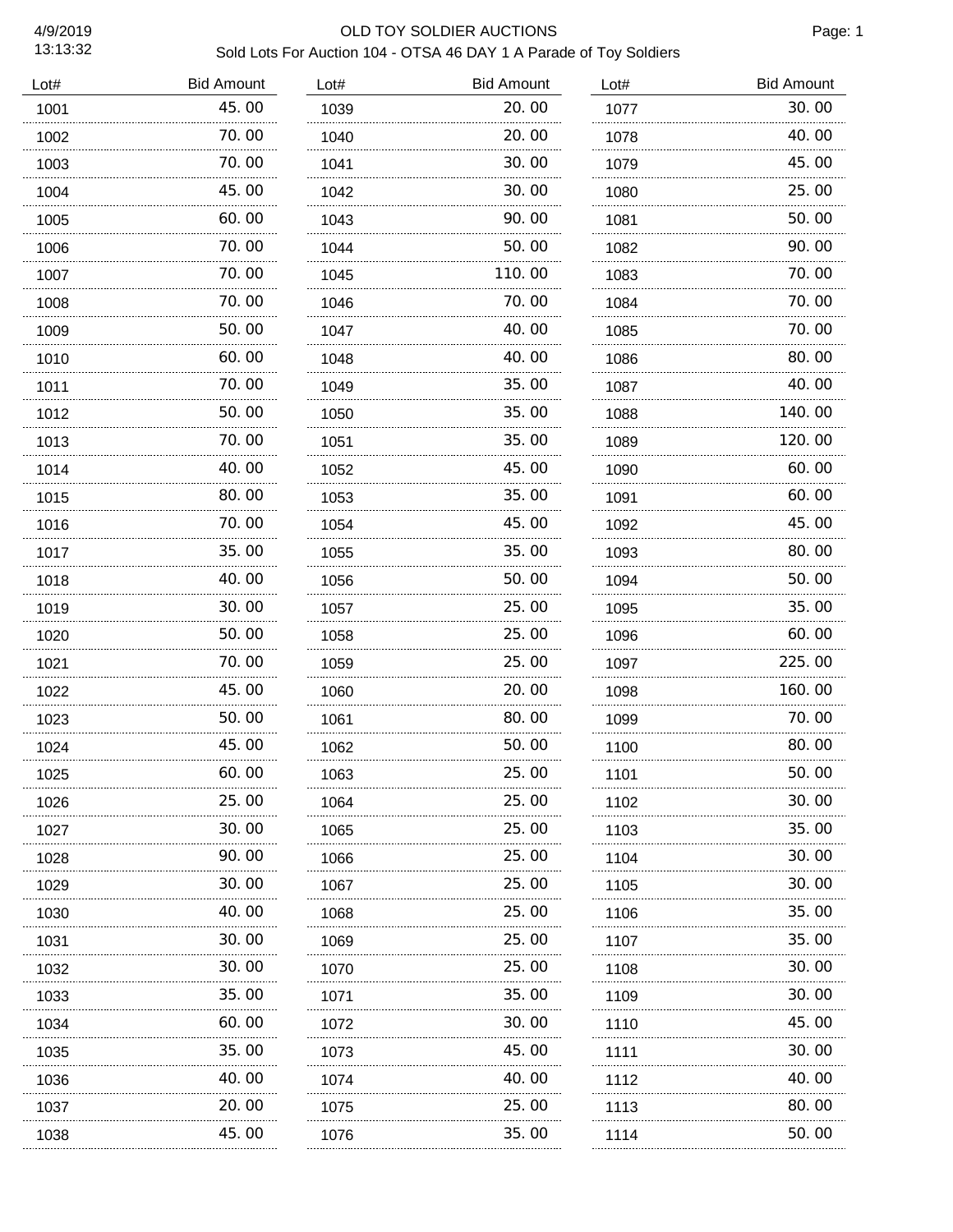13:13:32

# 4/9/2019 OLD TOY SOLDIER AUCTIONS Sold Lots For Auction 104 - OTSA 46 DAY 1 A Parade of Toy Soldiers

| <b>Bid Amount</b> | Lot# | <b>Bid Amount</b> | Lot# | <b>Bid Amount</b> |
|-------------------|------|-------------------|------|-------------------|
| 50.00             | 1153 | 25.00             | 1191 | 45.00             |
| 60.00             | 1154 | 35. OO            | 1192 | 30.00             |
| 60.00             | 1155 | 80.00             | 1193 | 40.00             |
| 60.00             | 1156 | 70.00             | 1194 | 50.00             |
| 25.00             | 1157 | 25.00             | 1195 | 25.00             |
| 40.00             | 1158 | 20.00             | 1196 | 35.00             |
| 30.00             | 1159 | 25.00             | 1197 | 30.00             |
| 40.00             | 1160 | 35.00             | 1198 | 35.00             |
| 90.00             | 1161 | 25.00             | 1199 | 30.00             |
| 30.00             | 1162 | 40. 00            | 1200 | 45.00             |
| 20.00             | 1163 | 25.00             | 1201 | 50.00             |
| 60.00             | 1164 | 35.00             | 1202 | 25.00             |
| 25.00             | 1165 | 40.00             | 1203 | 30.00             |
| 30.00             | 1166 | 60. 00            | 1204 | 50.00             |
| 40.00             | 1167 | 45.00             | 1205 | 50.00             |
| 50.00             | 1168 | 140.00            | 1206 | 20.00             |
| 40.00             | 1169 | 35.00             | 1207 | 30.00             |
| 70.00             | 1170 | 20.00             | 1208 | 40.00             |
| 45.00             | 1171 | 25.00             | 1209 | 25.00             |
| 25.00             | 1172 | 40.00             | 1210 | 80.00             |
| 40.00             | 1173 | 35.00             | 1211 | 35.00             |
| 70.00             | 1174 | 25.00             | 1212 | 25.00             |
| 30.00             | 1175 | 25.00             | 1213 | 25.00             |
| 225.00            | 1176 | 50.00             | 1214 | 80.00             |
| 35.00             | 1177 | 25.00             | 1215 | 35.00             |
| 45.00             | 1178 | 45.00             | 1216 | 35.00             |
| 20.00             | 1179 | 40.00             | 1217 | 25.00             |
| 25.00             | 1180 | 20. 00            | 1218 | 30.00             |
| 45.00             | 1181 | 20.00             | 1219 | 70.00             |
| 40.00             | 1182 | 30.00             | 1220 | 45.00             |
| 45.00             | 1183 | 25.00             | 1221 | 35.00             |
| 60.00             | 1184 | 25.00             | 1222 | 30.00             |
| 70.00             | 1185 | 20.00             | 1223 | 20.00             |
| 35.00             | 1186 | 35.00             | 1224 | 30.00             |
| 35.00             | 1187 | 30.00             | 1225 | 40.00             |
| 45.00             | 1188 | 180. 00           | 1226 | 60.00             |
| 25. 00            | 1189 | 20. 00            | 1227 | 50.00             |
| 30.00             | 1190 | 35.00             | 1228 | 120.00            |
|                   | .    |                   |      |                   |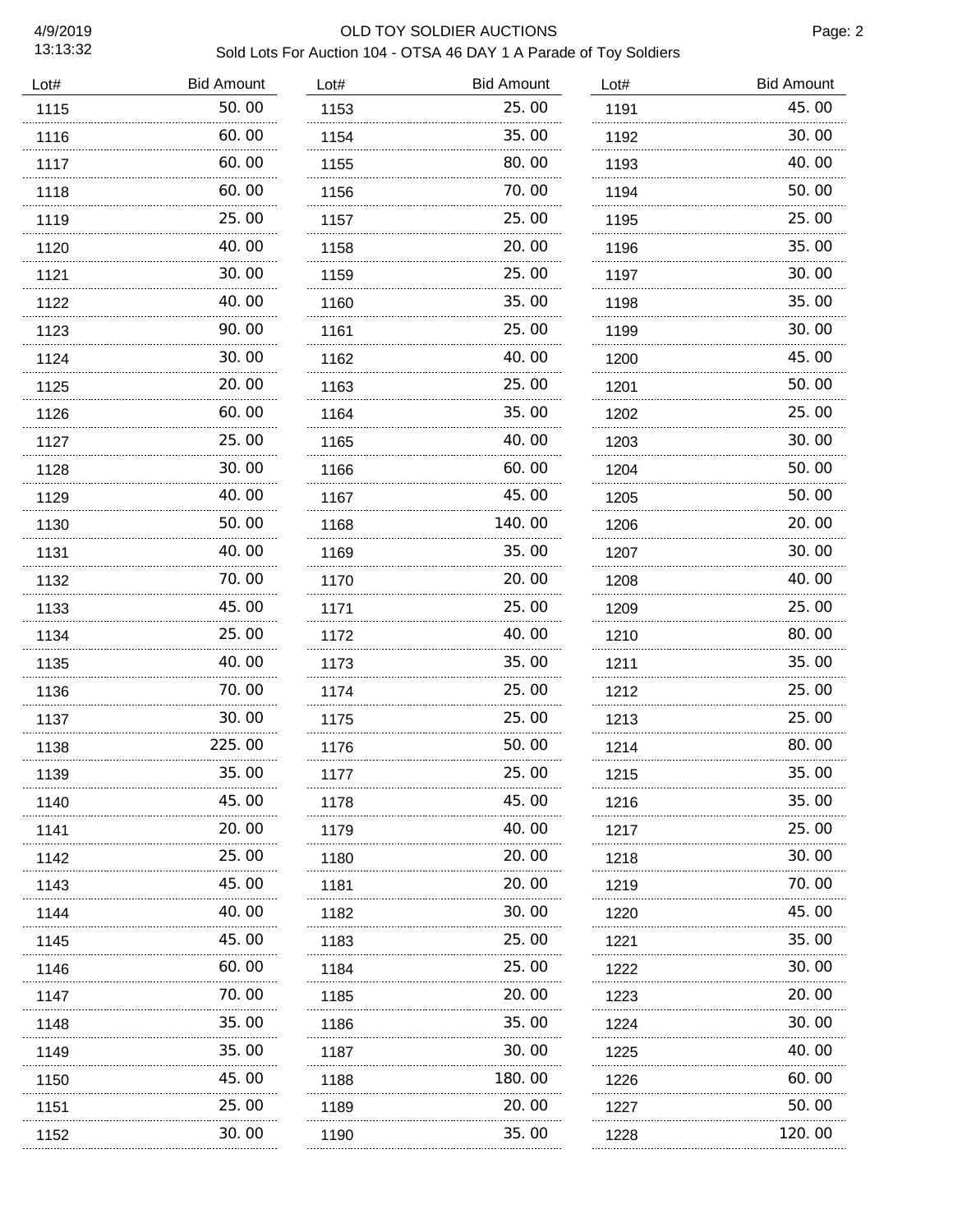13:13:32

# 4/9/2019 OLD TOY SOLDIER AUCTIONS Sold Lots For Auction 104 - OTSA 46 DAY 1 A Parade of Toy Soldiers

| Lot# | <b>Bid Amount</b> | Lot# | <b>Bid Amount</b> | Lot# | <b>Bid Amount</b> |
|------|-------------------|------|-------------------|------|-------------------|
| 1229 | 40.00             | 1267 | 80.00             | 1305 | 50.00             |
| 1230 | 40.00             | 1268 | 170. 00           | 1306 | 50.00             |
| 1231 | 60.00             | 1269 | 200.00            | 1307 | 50.00             |
| 1232 | 70. 00            | 1270 | 225.00            | 1308 | 50.00             |
| 1233 | 50.00             | 1271 | 160.00            | 1309 | 110.00            |
| 1234 | 25.00             | 1272 | 140.00            | 1310 | 200.00            |
| 1235 | 30.00             | 1273 | 160. 00           | 1311 | 200.00            |
| 1236 | 35.00             | 1274 | 60. 00            | 1312 | 120.00            |
| 1237 | 25.00             | 1275 | 80.00             | 1313 | 110. 00           |
| 1238 | 130. 00           | 1276 | 50. 00            | 1314 | 110. 00           |
| 1239 | 25.00             | 1277 | 70. 00            | 1315 | 120. 00           |
| 1240 | 35.00             | 1278 | 90. 00            | 1316 | 70.00             |
| 1241 | 20.00             | 1279 | 70. 00            | 1317 | 120.00            |
| 1242 | 20.00             | 1280 | 100.00            | 1318 | 130.00            |
| 1243 | 25.00             | 1281 | 130. 00           | 1319 | 180.00            |
| 1244 | 60.00             | 1282 | 180. 00           | 1320 | 170.00            |
| 1245 | 30.00             | 1283 | 120. 00           | 1321 | 275.00            |
| 1246 | 25.00             | 1284 | 100. 00           | 1322 | 100.00            |
| 1247 | 150. 00           | 1285 | 90. OO            | 1323 | 90.00             |
| 1248 | 70.00             | 1286 | 120. 00           | 1324 | 100.00            |
| 1249 | 40.00             | 1287 | 60.00             | 1325 | 70.00             |
| 1250 | 25.00             | 1288 | 130.00            | 1326 | 110.00            |
| 1251 | 70.00             | 1289 | 80.00             | 1327 | 110.00            |
| 1252 | 80.00             | 1290 | 80.00             | 1328 | 225.00            |
| 1253 | 25.00             | 1291 | 60.00             | 1329 | 225.00            |
| 1254 | 40.00             | 1292 | 50.00             | 1330 | 190.00            |
| 1255 | 45.00             | 1293 | 160.00            | 1331 | 60.00             |
| 1256 | 120.00            | 1294 | 130.00            | 1332 | 160.00            |
| 1257 | 150.00            | 1295 | 150.00            | 1333 | 90.00             |
| 1258 | 45.00             | 1296 | 160.00            | 1334 | 140.00            |
| 1259 | 70.00             | 1297 | 190.00            | 1335 | 70.00             |
| 1260 | 70.00             | 1298 | 130.00            | 1336 | 70.00             |
| 1261 | 100.00            | 1299 | 70.00             | 1337 | 25.00             |
| 1262 | 180.00            | 1300 | 130.00            | 1338 | 190.00            |
| 1263 | 40.00             | 1301 | 140.00            | 1339 | 650.00            |
| 1264 | 120. 00           | 1302 | 120. 00           | 1340 | 275.00            |
| 1265 | 80.00             | 1303 | 70.00             | 1341 | 160.00            |
| 1266 | 50. 00            | 1304 | 140. 00           | 1342 | 225.00            |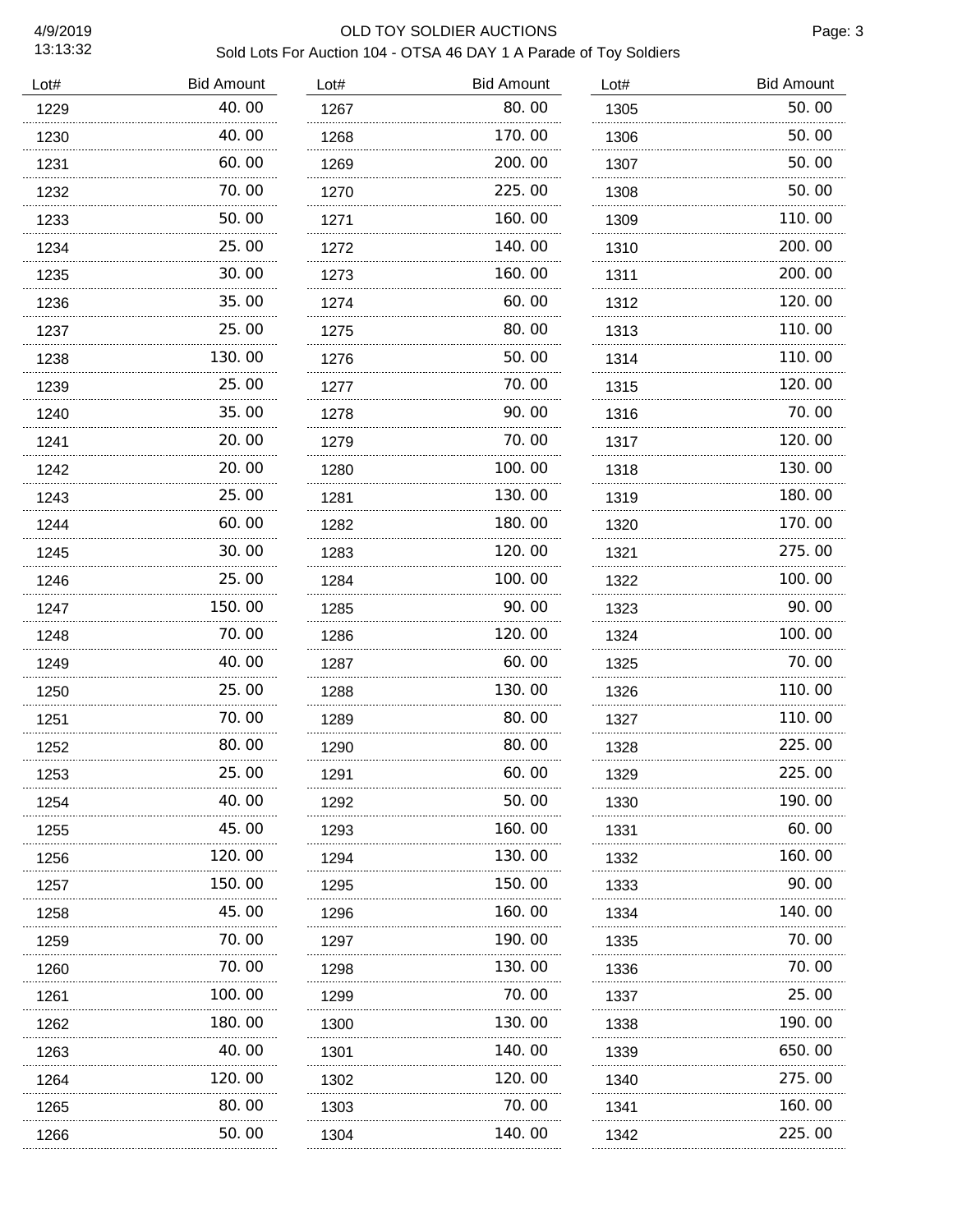### 4/9/2019 OLD TOY SOLDIER AUCTIONS Sold Lots For Auction 104 - OTSA 46 DAY 1 A Parade of Toy Soldiers

| Lot# | <b>Bid Amount</b> |
|------|-------------------|
| 1343 | 170.00            |
| 1344 | 180.00            |
| 1345 | 170.00            |
| 1346 | 190.00            |
| 1347 | 160.00            |
| 1348 | 170.00            |
| 1349 | 170.00            |
| 1350 | 190.00            |
| 1351 | 160.00            |
| 1352 | 190.00            |
| 1353 | 20.00             |
|      |                   |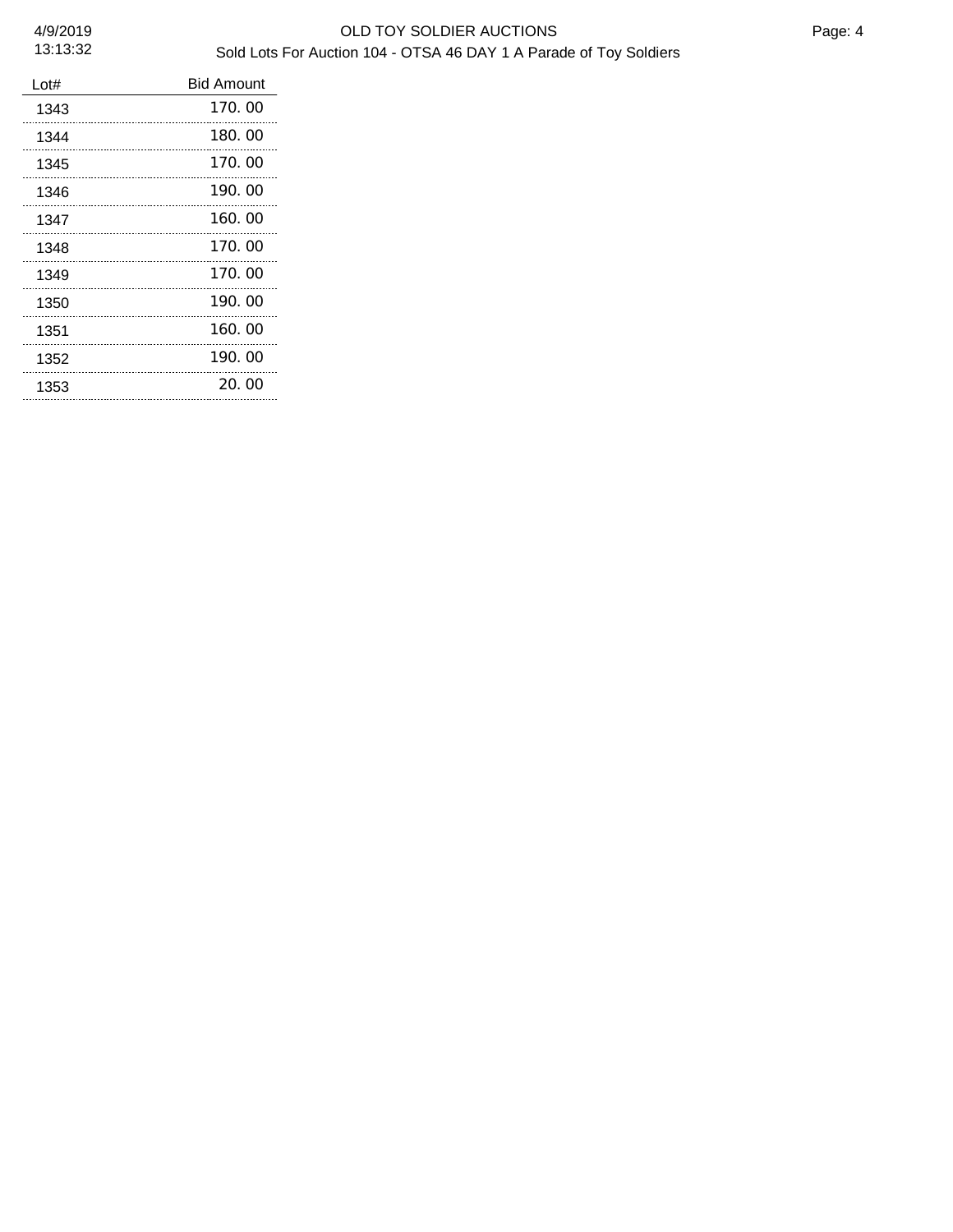# 4/9/2019 OLD TOY SOLDIER AUCTIONS Sold Lots For Auction 100 - OTSA 46 DAY 2 A Parade of Toy Soldiers

| Lot# | <b>Bid Amount</b> | Lot# | <b>Bid Amount</b> | Lot# | <b>Bid Amount</b> |
|------|-------------------|------|-------------------|------|-------------------|
| 2001 | 130.00            | 2039 | 80.00             | 2077 | 100.00            |
| 2002 | 100.00            | 2040 | 70.00             | 2078 | 180.00            |
| 2003 | 325.00            | 2041 | 90.00             | 2079 | 60.00             |
| 2004 | 225.00            | 2042 | 70.00             | 2080 | 180.00            |
| 2005 | 180.00<br>.       | 2043 | 225.00            | 2081 | 45.00             |
| 2006 | 80.00             | 2044 | 100.00            | 2082 | 140.00            |
| 2007 | 275.00            | 2045 | 80.00             | 2083 | 180.00            |
| 2008 | 140. 00           | 2046 | 70.00             | 2084 | 60.00             |
| 2009 | 60.00             | 2047 | 325.00            | 2085 | 40.00             |
| 2010 | 30.00             | 2048 | 200.00            | 2086 | 60.00             |
| 2011 | 200.00            | 2049 | 110.00            | 2087 | 35.00             |
| 2012 | 90.00             | 2050 | 60.00             | 2088 | 130.00            |
| 2013 | 70.00             | 2051 | 50.00             | 2089 | 60.00             |
| 2014 | 600.00            | 2052 | 40.00             | 2090 | 20.00             |
| 2015 | 375.00            | 2053 | 110.00            | 2091 | 180.00            |
| 2016 | 140.00            | 2054 | 100.00            | 2092 | 400.00            |
| 2017 | 60.00             | 2055 | 120.00            | 2093 | 160.00            |
| 2018 | 60.00             | 2056 | 30.00             | 2094 | 475.00            |
| 2019 | 40.00             | 2057 | 60.00             | 2095 | 200.00            |
| 2020 | 80.00             | 2058 | 110.00            | 2096 | 90.00             |
| 2021 | 80.00             | 2059 | 50.00             | 2097 | 70.00             |
| 2022 | 180.00            | 2060 | 70. 00            | 2098 | 130.00            |
| 2023 | 45.00             | 2061 | 400.00            | 2099 | 150.00            |
| 2024 | 160.00            | 2062 | 50.00             | 2100 | 110.00            |
| 2025 | 50.00             | 2063 | 70. 00            | 2101 | 375.00            |
| 2026 | 50.00             | 2064 | 110. 00           | 2102 | 40.00             |
| 2027 | 60. 00            | 2065 | 70.00             | 2103 | 300.00            |
| 2028 | 140. 00           | 2066 | 110. 00           | 2104 | 130.00            |
| 2029 | 30. 00            | 2067 | 45.00             | 2105 | 90.00             |
| 2030 | 60. 00            | 2068 | 110. 00           | 2106 | 150.00            |
| 2031 | 80.00             | 2069 | 70.00             | 2107 | 325.00            |
| 2032 | 50.00             | 2070 | 150.00            | 2108 | 250.00            |
| 2033 | 35.00             | 2071 | 30.00             | 2109 | 110.00            |
| 2034 | 45.00             | 2072 | 80.00             | 2110 | 90.00             |
| 2035 | 45. OO            | 2073 | 160.00            | 2111 | 120.00            |
| 2036 | 425.00            | 2074 | 80.00             | 2112 | 250.00            |
| 2037 | 100. 00           | 2075 | 90. OO            | 2113 | 50.00             |
| 2038 | .<br>40.00        | 2076 | 60.00             | 2114 | 40.00             |
|      |                   |      |                   |      |                   |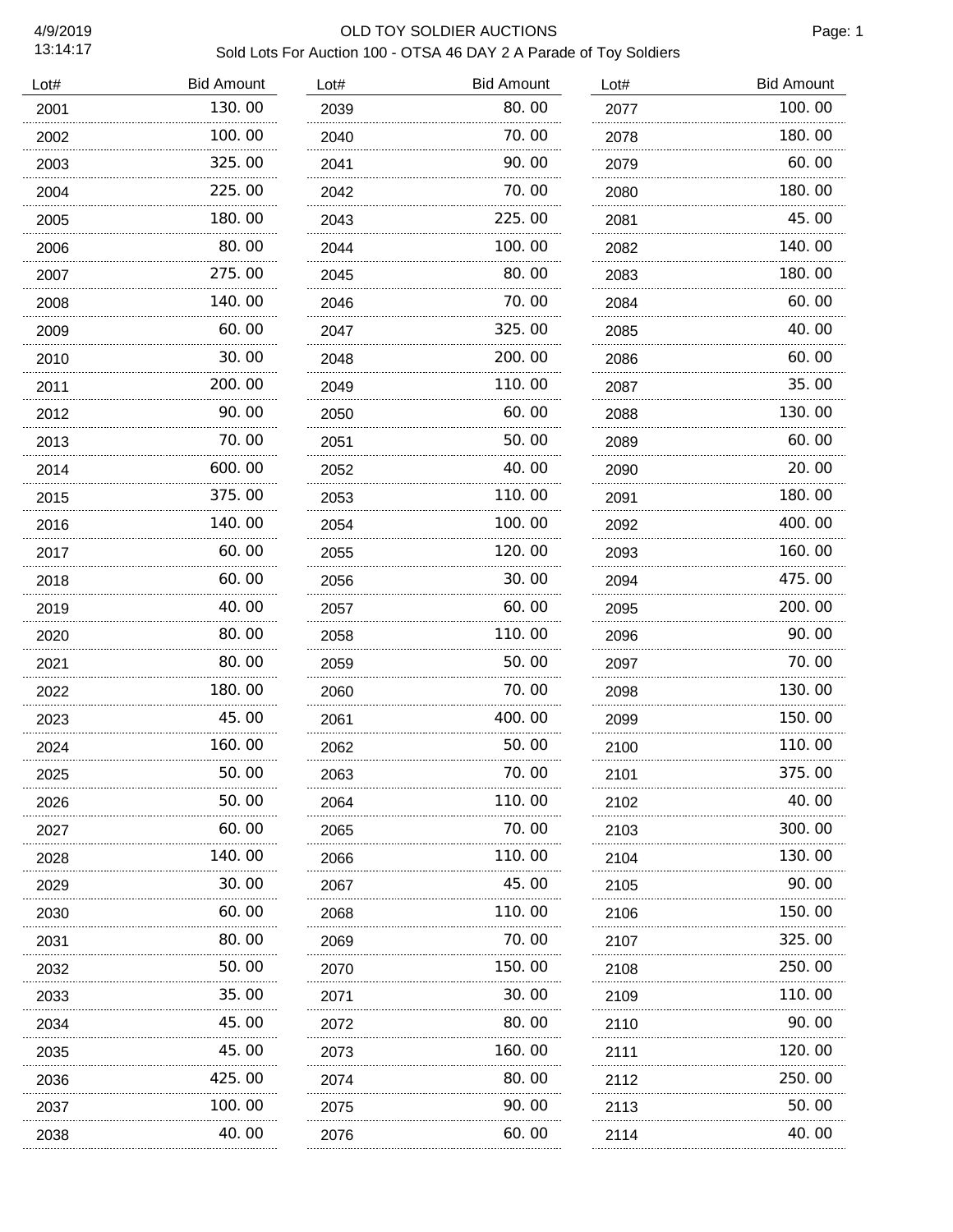### 4/9/2019 OLD TOY SOLDIER AUCTIONS Sold Lots For Auction 100 - OTSA 46 DAY 2 A Parade of Toy Soldiers

| Lot# | <b>Bid Amount</b> | Lot#      | <b>Bid Amount</b> | Lot#      | <b>Bid Amount</b> |
|------|-------------------|-----------|-------------------|-----------|-------------------|
| 2115 | 90.00             | 2153      | 650.00            | 2191      | 15.00             |
| 2116 | 120.00            | 2154      | 45.00             | 2192      | 40.00             |
| 2117 | 150.00<br>.       | 2155      | 140.00            | 2193      | 70.00             |
| 2118 | 70.00             | 2156      | 170.00            | 2194      | 25.00             |
| 2119 | 70.00             | 2157      | 325.00            | 2195      | 60.00             |
| 2120 | 100.00            | 2158      | 450.00            | 2196      | 225.00            |
| 2121 | 60.00<br>.        | 2159      | 160.00            | 2197      | 190.00            |
| 2122 | 90.00             | 2160      | 170.00            | 2198      | 850.00            |
| 2123 | 110.00            | 2161      | 275.00            | 2199      | 80.00             |
| 2124 | 100.00            | 2162      | 150.00            | 2200      | 225.00            |
| 2125 | 180.00            | 2163      | 120.00            | 2201      | 70.00             |
| 2126 | 30.00             | 2164      | 150.00            | 2202      | 100.00            |
| 2127 | 50.00             | 2165      | 250.00            | 2203      | 60.00             |
| 2128 | 110.00            | 2166      | 550.00            | 2204      | 80.00             |
| 2129 | 60.00             | 2167      | 190.00            | 2205      | 120.00            |
| 2130 | 550.00            | 2168      | 120.00            | 2206      | 100.00            |
| 2131 | 80.00             | 2169      | 325.00            | 2207      | 40.00             |
| 2132 | 275.00            | 2170      | 20.00             | 2208      | 80.00             |
| 2133 | 70.00             | 2171<br>. | 120.00            | 2209<br>. | 50.00             |
| 2134 | 60.00             | 2172      | 600.00            | 2210      | 30.00             |
| 2135 | 275.00            | 2173      | 45.00             | 2211      | 70.00             |
| 2136 | 100.00            | 2174      | 35.00             | 2212      | 2,600.00          |
| 2137 | 90.00             | 2175      | 110.00            | 2213      | 1,000.00          |
| 2138 | 90.00             | 2176      | 70.00             | 2214      | 650.00            |
| 2139 | 80.00             | 2177      | 70.00             | 2215      | 70.00             |
| 2140 | 5.00              | 2178      | 45.00             | 2216      | 60.00             |
| 2141 | 100. 00           | 2179      | 150. 00           | 2217      | 80.00             |
| 2142 | 80.00             | 2180      | 120.00            | 2218      | 100. 00           |
| 2143 | 45.00             | 2181      | 150.00            | 2219      | 150. 00           |
| 2144 | 160. 00           | 2182      | 90.00             | 2220      | 180. 00           |
| 2145 | 90. 00            | 2183      | 25.00             | 2221      | 60.00             |
| 2146 | 120. 00           | 2184      | 30.00             | 2222      | 1,800.00          |
| 2147 | 225.00            | 2185      | 35.00             | 2223      | 200. 00           |
| 2148 | 150.00            | 2186      | 110.00            | 2224      | 275.00            |
| 2149 | 190.00            | 2187      | 70.00             | 2225      | 45.00             |
| 2150 | 60.00             | 2188      | 80.00             | 2226      | 40. 00            |
| 2151 | 225.00            | 2189      | 110.00            | 2227      | 7,000.00          |
| 2152 | 275.00            | 2190      | 100.00            | 2228      | 45.00             |
|      |                   |           |                   |           |                   |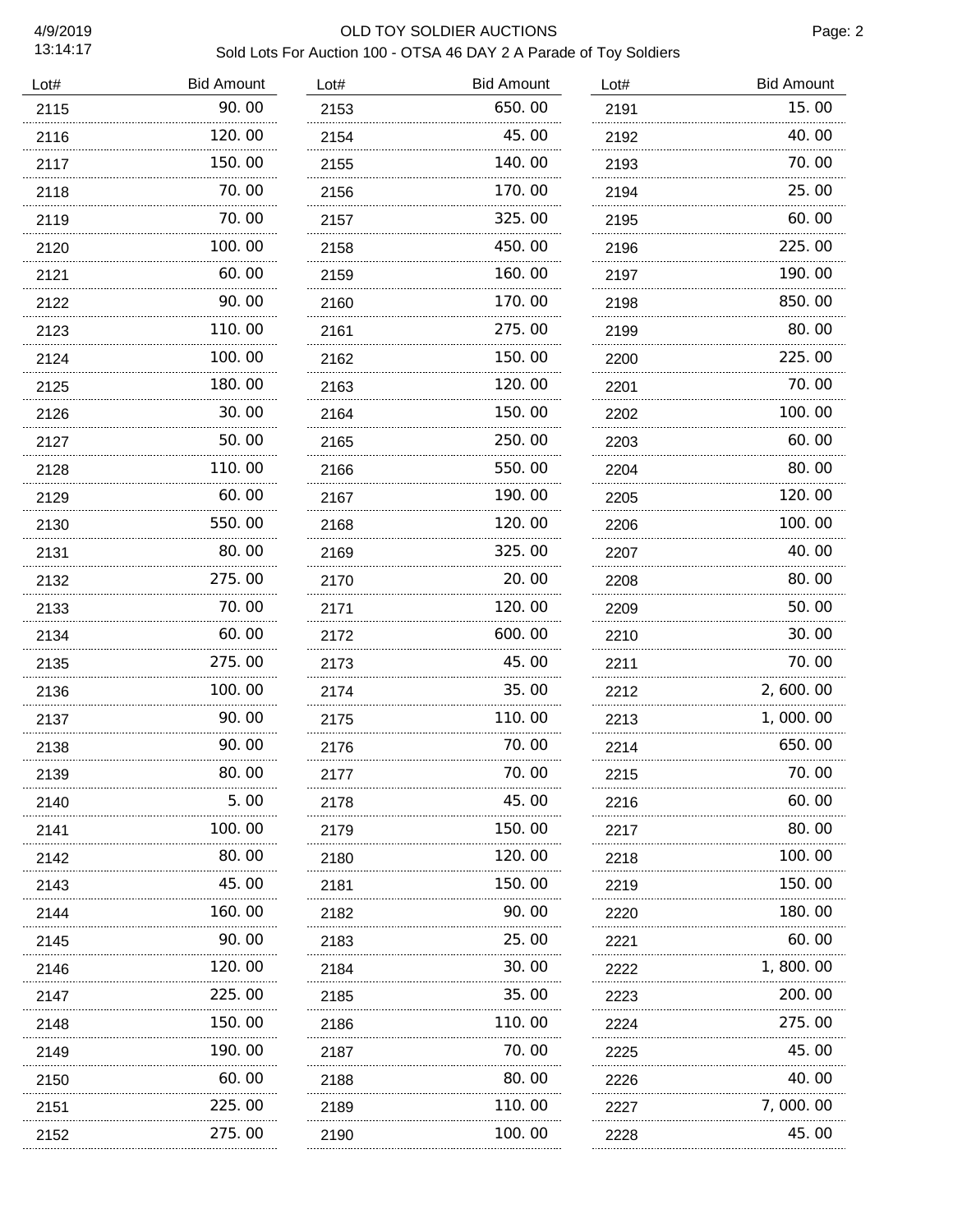### 4/9/2019 OLD TOY SOLDIER AUCTIONS Sold Lots For Auction 100 - OTSA 46 DAY 2 A Parade of Toy Soldiers

| Lot# | <b>Bid Amount</b> | Lot# | <b>Bid Amount</b> | Lot# | <b>Bid Amount</b> |
|------|-------------------|------|-------------------|------|-------------------|
| 2229 | 325.00            | 2267 | 60.00             | 2305 | 50.00             |
| 2230 | 225.00            | 2268 | 60.00             | 2306 | 550.00            |
| 2231 | 550.00            | 2269 | 60.00             | 2307 | 750.00            |
| 2232 | 45.00             | 2270 | 90.00             | 2308 | 160.00            |
| 2233 | 150.00            | 2271 | 40.00             | 2309 | 120.00            |
| 2234 | 500.00            | 2272 | 110.00            | 2310 | 120.00            |
| 2235 | 225.00            | 2273 | 180. 00           | 2311 | 180.00            |
| 2236 | 475.00            | 2274 | 275.00            | 2312 | 120.00            |
| 2237 | 450.00            | 2275 | 35.00             | 2313 | 200.00            |
| 2238 | 475.00            | 2276 | 20. 00            | 2314 | 200.00            |
| 2239 | 400.00            | 2277 | 35.00             | 2315 | 200.00            |
| 2240 | 110.00            | 2278 | 30.00             | 2316 | 200.00            |
| 2241 | 40.00             | 2279 | 300.00            | 2317 | 160.00            |
| 2242 | 120.00            | 2280 | 1, 700. 00        | 2318 | 190.00            |
| 2243 | 90. 00            | 2281 | 160.00            | 2319 | 200.00            |
| 2244 | 50. 00            | 2282 | 180.00            | 2320 | 160.00            |
| 2245 | 160. 00           | 2283 | 800.00            | 2321 | 500.00            |
| 2246 | 130.00            | 2284 | 1, 100. 00        | 2322 | 45.00             |
| 2247 | 250.00            | 2285 | 275.00            | 2323 | 110.00            |
| 2248 | 70.00             | 2286 | 300.00            | 2324 | 60.00             |
| 2249 | 110.00            | 2287 | 425.00            | 2325 | 50.00             |
| 2250 | 120.00            | 2288 | 1,500.00          | 2326 | 600.00            |
| 2251 | 300.00            | 2289 | 1, 400.00         | 2327 | 15.00             |
| 2252 | 120.00            | 2290 | 1, 100.00         | 2328 | 50.00             |
| 2253 | 100.00            | 2291 | 1, 200.00         | 2329 | 30.00             |
| 2254 | 25.00             | 2292 | 1, 300. 00        | 2330 | 50. 00            |
| 2255 | 60.00             | 2293 | 325.00            | 2331 | 25.00             |
| 2256 | 15.00             | 2294 | 160. 00           | 2332 | 80.00             |
| 2257 | 80.00             | 2295 | 200.00            | 2333 | 20.00             |
| 2258 | 50. 00            | 2296 | 110. 00           | 2334 | 20.00             |
| 2259 | 35.00             | 2297 | 170.00            | 2335 | 50.00             |
| 2260 | 50.00             | 2298 | 200.00            | 2336 | 110.00            |
| 2261 | 60.00             | 2299 | 130.00            | 2337 | 20.00             |
| 2262 | 100. 00           | 2300 | 170.00            | 2338 | 20.00             |
| 2263 | 60.00             | 2301 | 4, 600. 00        | 2339 | 20.00             |
| 2264 | 80.00             | 2302 | 150.00            | 2340 | 20.00             |
| 2265 | 60.00             | 2303 | 450.00            | 2341 | 225.00            |
| 2266 | 60.00             | 2304 | 425.00            | 2342 | 180.00            |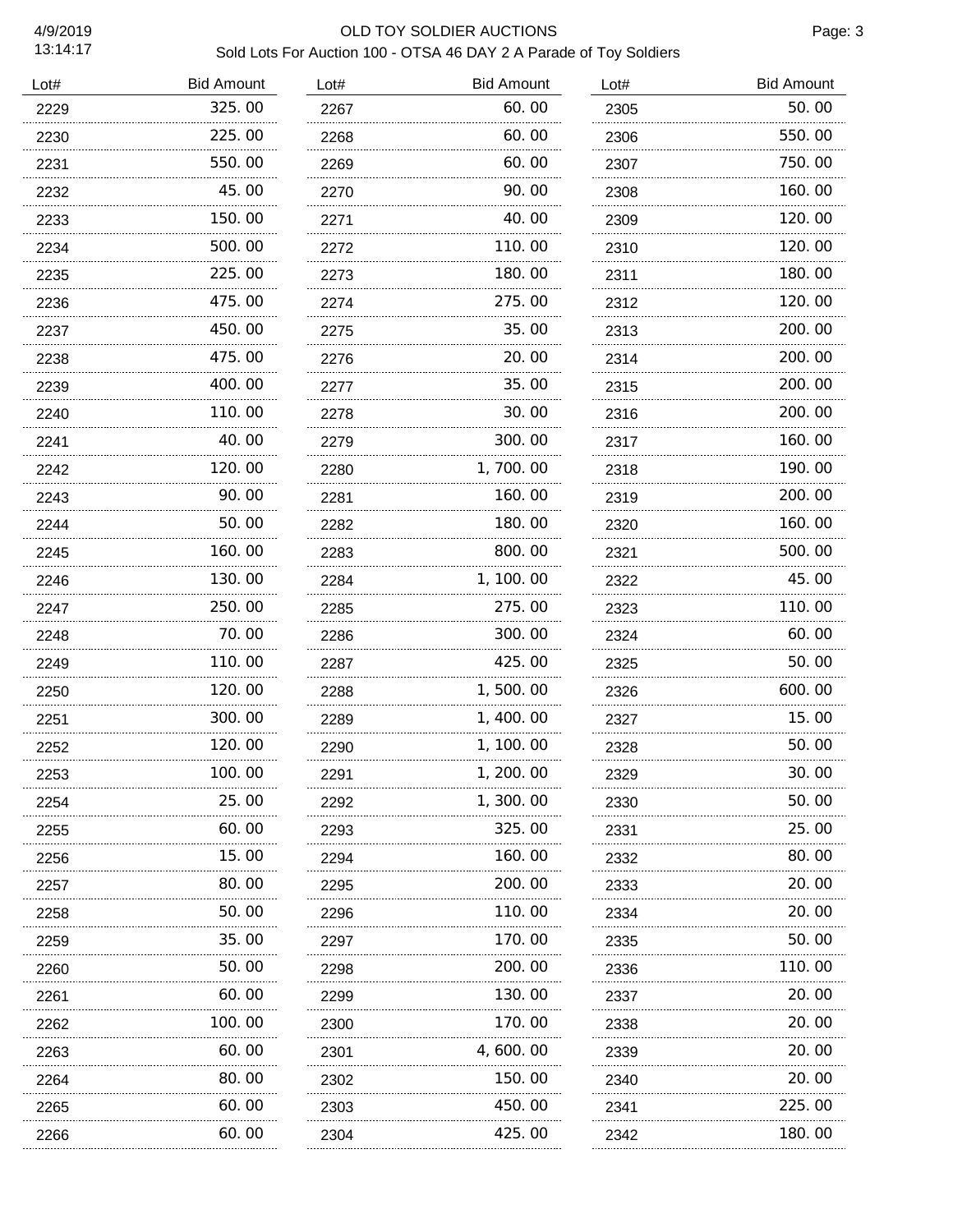# 4/9/2019 OLD TOY SOLDIER AUCTIONS Sold Lots For Auction 100 - OTSA 46 DAY 2 A Parade of Toy Soldiers

| Lot# | <b>Bid Amount</b> | Lot# | <b>Bid Amount</b> | Lot# | <b>Bid Amount</b> |
|------|-------------------|------|-------------------|------|-------------------|
| 2343 | 275.00            | 2381 | 20.00             | 2419 | 950.00            |
| 2344 | 1,900.00          | 2382 | 25.00             | 2420 | 30.00             |
| 2345 | 130.00            | 2383 | 45.00             | 2421 | 80.00             |
| 2346 | 80.00             | 2384 | 10.00             | 2422 | 120.00            |
| 2347 | 70.00             | 2385 | 70.00             | 2423 | 90.00             |
| 2348 | 350.00            | 2386 | 15.00             | 2424 | 850.00            |
| 2349 | 275.00            | 2387 | 800.00            | 2425 | 200.00            |
| 2350 | 50. 00            | 2388 | 400.00            | 2426 | 550.00            |
| 2351 | 130.00            | 2389 | 550.00            | 2427 | 225.00            |
| 2352 | 200.00            | 2390 | 450.00            | 2428 | 50.00             |
| 2353 | 60.00             | 2391 | 225.00            | 2429 | 190.00            |
| 2354 | 70.00             | 2392 | 350.00            | 2430 | 150.00            |
| 2355 | 200.00            | 2393 | 2, 100. 00        | 2431 | 20.00             |
| 2356 | 35.00             | 2394 | 90.00             | 2432 | 120.00            |
| 2357 | 60.00             | 2395 | 475.00            | 2433 | 80.00             |
| 2358 | 350.00            | 2396 | 190.00            | 2434 | 70.00             |
| 2359 | 5, 500. 00        | 2397 | 700.00            | 2435 | 60.00             |
| 2360 | 160.00            | 2398 | 70. 00            | 2436 | 35.00             |
| 2361 | 225.00            | 2399 | 120. 00           | 2437 | 80.00             |
| 2362 | 100.00            | 2400 | 200.00            | 2438 | 130.00            |
| 2363 | 100.00            | 2401 | 90.00             | 2439 | 30.00             |
| 2364 | 25.00             | 2402 | 90.00             | 2440 | 35.00             |
| 2365 | 20.00             | 2403 | 80.00             | 2441 | 50.00             |
| 2366 | 20.00             | 2404 | 90.00             | 2442 | 40.00             |
| 2367 | 15.00             | 2405 | 600.00            | 2443 | 50.00             |
| 2368 | 25.00             | 2406 | 200. 00           | 2444 | 225,00            |
| 2369 | 10.00             | 2407 | 425.00            | 2445 | 80.00             |
| 2370 | 160.00            | 2408 | 170.00            | 2446 | 225.00            |
| 2371 | .<br>110.00       | 2409 | 650.00            | 2447 | 60.00             |
| 2372 | 35.00             | 2410 | 250.00            | 2448 | 160.00            |
| 2373 | 10.00             | 2411 | 180.00            | 2449 | 190.00            |
| 2374 | 110.00            | 2412 | 30.00             | 2450 | 190.00            |
| 2375 | 20.00             | 2413 | 225.00            | 2451 | 225.00            |
| 2376 | 20. 00            | 2414 | 40.00             | 2452 | 225.00            |
| 2377 | 20.00             | 2415 | 180.00            | 2453 | 225.00            |
| 2378 | 160.00            | 2416 | 70.00             | 2454 | 225.00            |
| 2379 | 80.00             | 2417 | 140.00            | 2455 | 225.00            |
| 2380 | 30.00             | 2418 | 20.00             | 2456 | 70.00             |
|      |                   |      |                   |      |                   |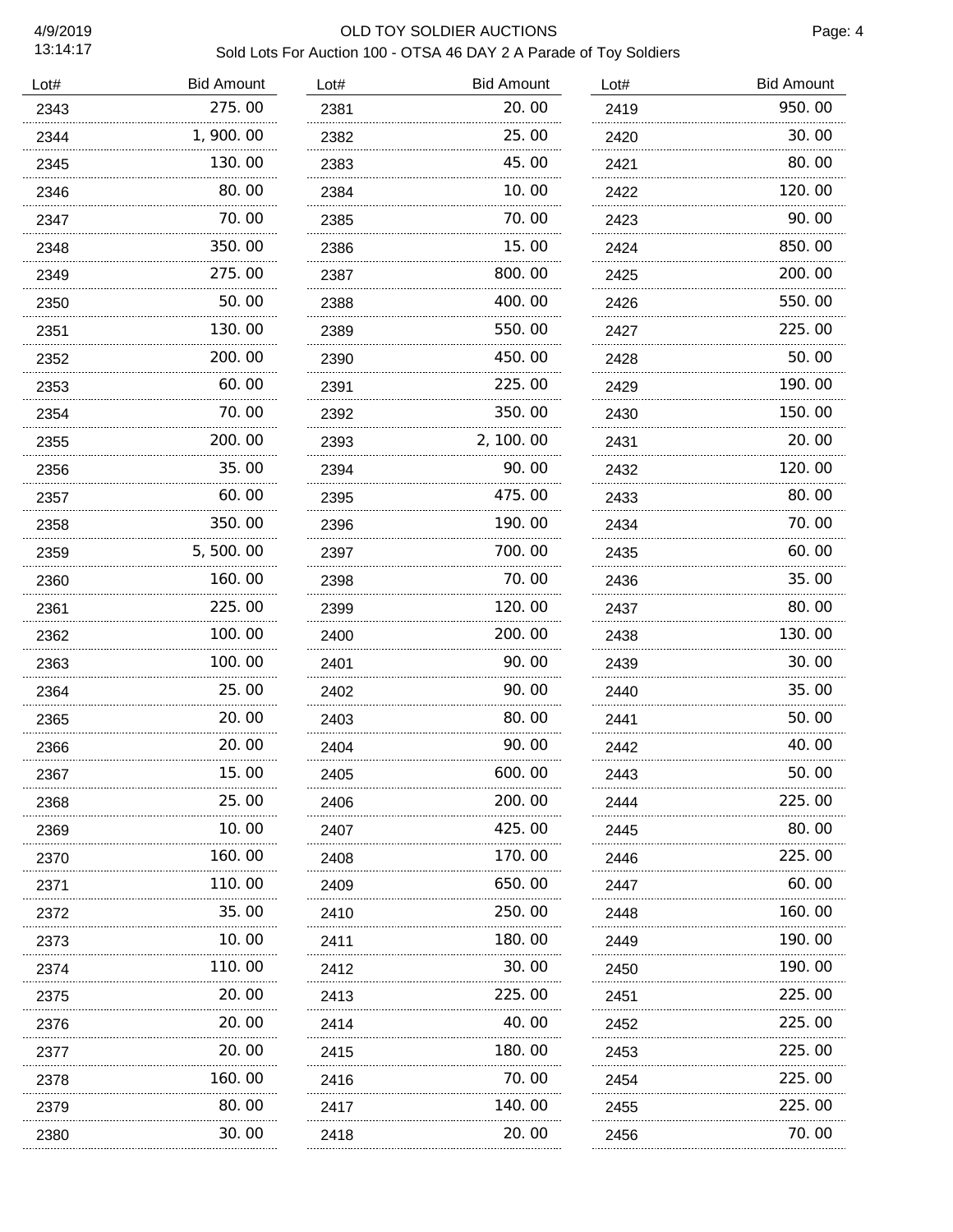### 4/9/2019 OLD TOY SOLDIER AUCTIONS Sold Lots For Auction 100 - OTSA 46 DAY 2 A Parade of Toy Soldiers

| Lot# | <b>Bid Amount</b> | Lot# | <b>Bid Amount</b> | Lot# | <b>Bid Amount</b> |
|------|-------------------|------|-------------------|------|-------------------|
| 2457 | 190.00            | 2495 | 70.00             | 2533 | 20.00             |
| 2458 | 1,800.00          | 2496 | 60.00             | 2534 | 25.00             |
| 2459 | 70.00             | 2497 | 80.00             | 2535 | 30.00             |
| 2460 | 90.00             | 2498 | 60.00             | 2536 | 70.00             |
| 2461 | 120.00            | 2499 | 80.00             | 2537 | 120.00            |
| 2462 | 160.00            | 2500 | 100.00            | 2538 | 550.00            |
| 2463 | 100.00            | 2501 | 70.00             | 2539 | 40.00             |
| 2464 | 90.00             | 2502 | 80.00             | 2540 | 40.00             |
| 2465 | 60.00             | 2503 | 30.00             | 2541 | 30.00             |
| 2466 | 70.00             | 2504 | 20.00             | 2542 | 70.00             |
| 2467 | 110. 00           | 2505 | 30.00             | 2543 | 90.00             |
| 2468 | 50.00             | 2506 | 50.00             | 2544 | 80.00             |
| 2469 | 60.00             | 2507 | 30.00             | 2545 | 225.00            |
| 2470 | 110.00            | 2508 | 35.00             | 2546 | 110.00            |
| 2471 | 1,500.00          | 2509 | 30.00             | 2547 | 140.00            |
| 2472 | 1,000.00          | 2510 | 80.00             | 2548 | 250.00            |
| 2473 | 650.00            | 2511 | 70.00             | 2549 | 200.00            |
| 2474 | 650.00            | 2512 | 70. 00            | 2550 | 160.00            |
| 2475 | 5.00              | 2513 | 70. 00            | 2551 | 140.00            |
| 2476 | 130. 00           | 2514 | 45.00             | 2552 | 200.00            |
| 2477 | 70.00             | 2515 | 80.00             | 2553 | 150.00            |
| 2478 | 10.00             | 2516 | 20.00             | 2554 | 110.00            |
| 2479 | 20.00             | 2517 | 50.00             | 2555 | 40.00             |
| 2480 | 30.00             | 2518 | 40.00             | 2556 | 15.00             |
| 2481 | 50.00             | 2519 | 80.00             | 2557 | 110.00            |
| 2482 | 50.00             | 2520 | 190.00            | 2558 | 40.00             |
| 2483 | 70.00             | 2521 | 30.00             | 2559 | 45.00             |
| 2484 | 60.00<br>.        | 2522 | 40.00             | 2560 | 50.00             |
| 2485 | 70.00             | 2523 | 160. 00           | 2561 | 50.00             |
| 2486 | 300. 00           | 2524 | 20. 00            | 2562 | 110.00            |
| 2487 | 50.00             | 2525 | 50.00             | 2563 | 110.00            |
| 2488 | 250.00            | 2526 | 70.00             | 2564 | 160.00            |
| 2489 | 100.00            | 2527 | 40.00             | 2565 | 90.00             |
| 2490 | 35.00             | 2528 | 25.00             | 2566 | 160.00            |
| 2491 | 60.00             | 2529 | 50.00             | 2567 | 60.00             |
| 2492 | 60.00             | 2530 | 50.00             | 2568 | 110.00            |
| 2493 | 60.00             | 2531 | 275.00            | 2569 | 130.00            |
| 2494 | 80.00             | 2532 | 60.00             | 2570 | 100.00            |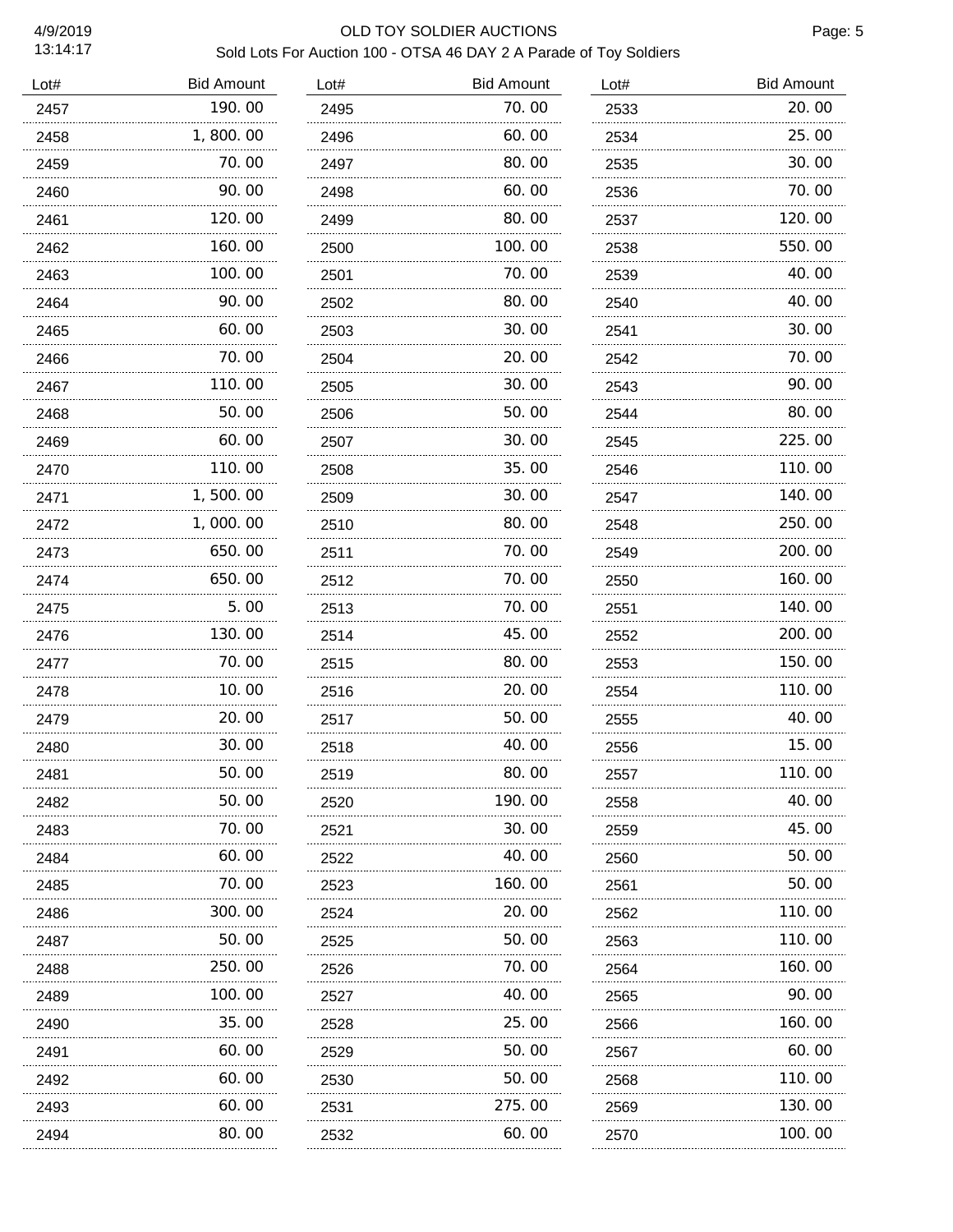#### 4/9/2019 OLD TOY SOLDIER AUCTIONS Sold Lots For Auction 100 - OTSA 46 DAY 2 A Parade of Toy Soldiers

| Lot# | <b>Bid Amount</b> | Lot# | <b>Bid Amount</b> |
|------|-------------------|------|-------------------|
| 2571 | 140.00            | 2609 | 70.00             |
| 2572 | 100.00            | 2610 | 25.00             |
| 2573 | 100.00            | 2611 | 30.00             |
| 2574 | 250.00            | 2612 | 30.00             |
| 2575 | 15.00             | 2613 | 30.00             |
| 2576 | 15.00             | 2614 | 40.00             |
| 2577 | 15.00             | 2615 | 40.00             |
| 2578 | 40.00             | 2616 | 25.00             |
| 2579 | 40.00             | 2617 | 25.00             |
| 2580 | 30.00             | 2618 | 30.00             |
| 2581 | 40.00             | 2619 | 25.00             |
| 2582 | 10.00             | 2620 | 25.00             |
| 2583 | 45.00             | 2621 | 35.00             |
| 2584 | 10. 00            | 2622 | 130.00            |
| 2585 | 25.00             | 2623 | 130.00            |
| 2586 | 20.00             | 2624 | 160.00            |
| 2587 | 30.00             | 2625 | 90.00             |
| 2588 | 20.00             | 2626 | 90.00             |
| 2589 | 25.00             | 2627 | 15.00             |
| 2590 | 35.00             | 2628 | 10.00             |
| 2591 | 35.00             | 2629 | 15.00             |
| 2592 | 30.00             | 2630 | 60.00             |
| 2593 | 160. 00           | 2631 | 15.00             |
| 2594 | 30.00             | 2632 | 10.00             |
| 2595 | 20. OO            | 2633 | 15. OO            |
| 2596 | 40.00             | 2634 | 60.00             |
| 2597 | 15. 00            | 2635 | 15.00             |
| 2598 | 25.00             | 2636 | 15.00             |
| 2599 | 120. 00           | 2637 | 25.00             |
| 2600 | 30.00             | 2638 | 180.00            |
| 2601 | 30.00             | 2639 | 275.00            |
| 2602 | 50. 00            | 2640 | 300.00            |
| 2603 | 70. 00            | 2641 | 110.00            |
| 2604 | 50.00             |      |                   |
| 2605 | 20.00             |      |                   |
| 2606 | 25.00             |      |                   |
| 2607 | 30.00             |      |                   |
| 2608 | 60.00             |      |                   |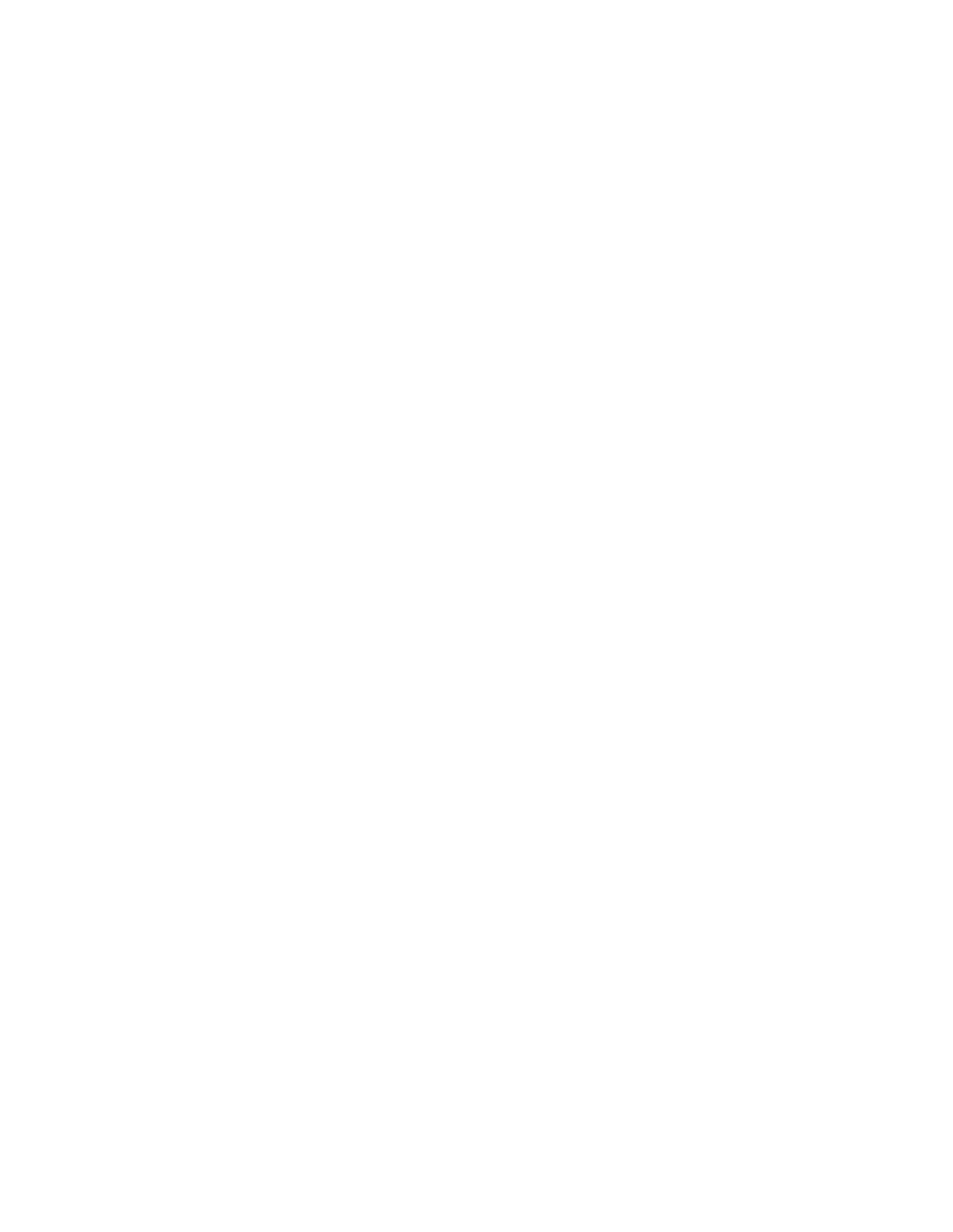### 4/9/2019 OLD TOY SOLDIER AUCTIONS Sold Lots For Auction 103 - OTSA 46 DAY 3 A Parade of Toy Soldiers

| Lot# | <b>Bid Amount</b> | Lot# | <b>Bid Amount</b> | Lot# | <b>Bid Amount</b> |
|------|-------------------|------|-------------------|------|-------------------|
| 3001 | 20.00             | 3039 | 30.00             | 3077 | 375.00            |
| 3002 | 25.00             | 3040 | 15.00             | 3078 | 40.00             |
| 3003 | 15.00             | 3041 | 80.00             | 3079 | 550.00            |
| 3004 | 60.00             | 3042 | 375.00            | 3080 | 50.00             |
| 3005 | 45.00             | 3043 | 100.00            | 3081 | 100.00            |
| 3006 | 40.00             | 3044 | 80.00             | 3082 | 225.00            |
| 3007 | 200.00            | 3045 | 225.00            | 3083 | 475.00            |
| 3008 | 80.00             | 3046 | 450.00            | 3084 | 120.00            |
| 3009 | 100.00            | 3047 | 250.00            | 3085 | 200.00            |
| 3010 | 160.00            | 3048 | 325.00            | 3086 | 70.00             |
| 3011 | 225.00            | 3049 | 190.00            | 3087 | 40.00             |
| 3012 | 325.00            | 3050 | 30.00             | 3088 | 45.00             |
| 3013 | 375.00            | 3051 | 90.00             | 3089 | 45.00             |
| 3014 | 60.00             | 3052 | 35.00             | 3090 | 60.00             |
| 3015 | 250.00            | 3053 | 40.00             | 3091 | 120.00            |
| 3016 | 35.00             | 3054 | 80.00             | 3092 | 90.00             |
| 3017 | 30.00             | 3055 | 80.00             | 3093 | 475.00            |
| 3018 | 25.00             | 3056 | 160.00            | 3094 | 30.00             |
| 3019 | 110.00            | 3057 | 170.00            | 3095 | 80.00             |
| 3020 | 15.00             | 3058 | 550.00            | 3096 | 80.00             |
| 3021 | 110.00            | 3059 | 140.00            | 3097 | 425.00            |
| 3022 | 50.00             | 3060 | 60.00             | 3098 | 45.00             |
| 3023 | 15.00             | 3061 | 45.00             | 3099 | 375.00            |
| 3024 | 30.00             | 3062 | 30.00             | 3100 | 80.00             |
| 3025 | 25.00             | 3063 | 50.00             | 3101 | 60.00             |
| 3026 | 25.00             | 3064 | 45.00             | 3102 | 200.00            |
| 3027 | 50.00             | 3065 | 25.00             | 3103 | 120.00            |
| 3028 | 50.00             | 3066 | 20.00             | 3104 | 25.00             |
| 3029 | 80.00<br>.        | 3067 | 110.00            | 3105 | 25.00             |
| 3030 | 15.00             | 3068 | 160.00            | 3106 | 45.00             |
| 3031 | 15.00             | 3069 | 170.00            | 3107 | 225.00            |
| 3032 | 35.00             | 3070 | 90.00             | 3108 | 550.00            |
| 3033 | 15.00             | 3071 | 170. 00           | 3109 | 15.00             |
| 3034 | .<br>100.00       | 3072 | 70.00             | 3110 | 100.00            |
| 3035 | 20.00             | 3073 | 350.00            | 3111 | 140. 00           |
| 3036 | 450. 00           | 3074 | 300. 00           | 3112 | 150. 00           |
| 3037 | 35.00             | 3075 | 225.00            | 3113 | 80.00             |
| 3038 | .<br>40. OO       | 3076 | 150.00            | 3114 | 60.00             |
|      |                   |      |                   |      |                   |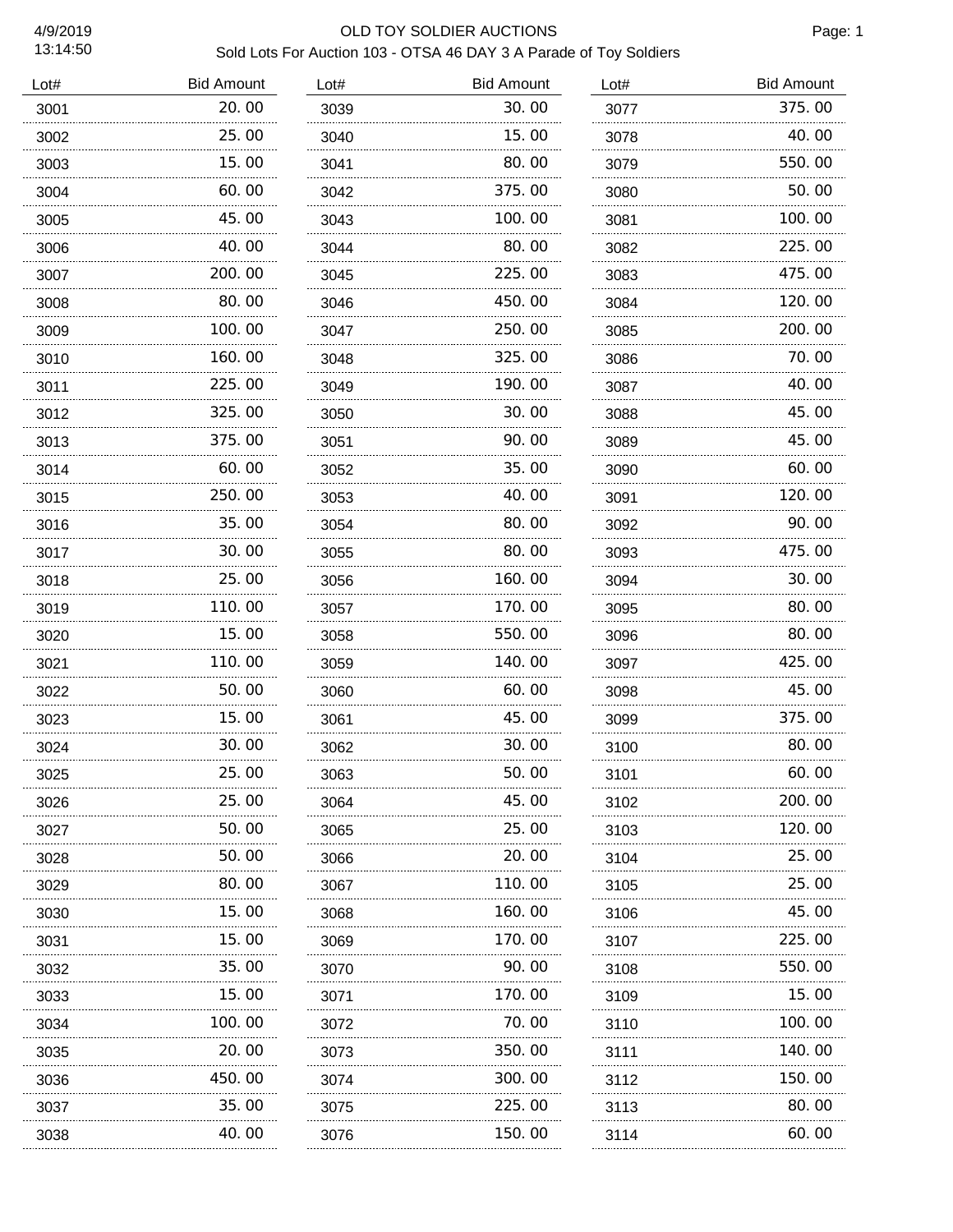### 4/9/2019 OLD TOY SOLDIER AUCTIONS Sold Lots For Auction 103 - OTSA 46 DAY 3 A Parade of Toy Soldiers

| Lot# | <b>Bid Amount</b> | Lot# | <b>Bid Amount</b> | Lot# | <b>Bid Amount</b> |
|------|-------------------|------|-------------------|------|-------------------|
| 3115 | 140.00            | 3153 | 170.00            | 3191 | 45.00             |
| 3116 | 110.00            | 3154 | 750.00            | 3192 | 100.00            |
| 3117 | 120.00<br>.       | 3155 | 70.00             | 3193 | 120.00            |
| 3118 | 90.00             | 3156 | 40.00             | 3194 | 60.00             |
| 3119 | 20.00<br>.        | 3157 | 130.00            | 3195 | 150.00            |
| 3120 | 650.00            | 3158 | 50.00             | 3196 | 140.00            |
| 3121 | 190.00            | 3159 | 40.00             | 3197 | 90.00             |
| 3122 | 170.00            | 3160 | 550.00            | 3198 | 275.00            |
| 3123 | 160.00            | 3161 | 475.00            | 3199 | 200.00            |
| 3124 | 90.00             | 3162 | 60.00             | 3200 | 600.00            |
| 3125 | 20.00             | 3163 | 110.00            | 3201 | 45.00             |
| 3126 | 80.00             | 3164 | 200.00            | 3202 | 160.00            |
| 3127 | 60.00             | 3165 | 90.00             | 3203 | 110.00            |
| 3128 | 40.00             | 3166 | 70.00             | 3204 | 70.00             |
| 3129 | 60.00             | 3167 | 90.00             | 3205 | 70.00             |
| 3130 | 50.00             | 3168 | 45.00             | 3206 | 130.00            |
| 3131 | 70.00             | 3169 | 50.00             | 3207 | 45.00             |
| 3132 | 60.00             | 3170 | 40.00             | 3208 | 130.00            |
| 3133 | 45.00             | 3171 | 45.00             | 3209 | 130.00            |
| 3134 | 225.00            | 3172 | 110.00            | 3210 | 40.00             |
| 3135 | 50.00             | 3173 | 140.00            | 3211 | 35.00             |
| 3136 | 70.00             | 3174 | 425.00            | 3212 | 30.00             |
| 3137 | 80.00             | 3175 | 225.00            | 3213 | 60.00             |
| 3138 | 120.00            | 3176 | 250.00            | 3214 | 60.00             |
| 3139 | 250.00            | 3177 | 225.00            | 3215 | 90.00             |
| 3140 | 120.00            | 3178 | 130. 00           | 3216 | 80.00             |
| 3141 | 375.00            | 3179 | 50.00             | 3217 | 60.00             |
| 3142 | 50.00             | 3180 | 90.00             | 3218 | 350.00            |
| 3143 | 225.00            | 3181 | 60.00             | 3219 | 110.00            |
| 3144 | 80.00             | 3182 | 80.00             | 3220 | 60.00             |
| 3145 | 45.00             | 3183 | 60.00             | 3221 | 60.00             |
| 3146 | 120.00            | 3184 | 60.00             | 3222 | 100.00            |
| 3147 | 40. 00            | 3185 | 35.00             | 3223 | 30.00             |
| 3148 | 90. OO            | 3186 | 180. 00           | 3224 | 50.00             |
| 3149 | 90. 00            | 3187 | 30.00             | 3225 | 375.00            |
| 3150 | 60.00             | 3188 | 100. 00           | 3226 | 30.00             |
| 3151 | 200.00            | 3189 | 35.00             | 3227 | 1, 300. 00        |
| 3152 | 650.00            | 3190 | 100.00            | 3228 | 40.00             |
|      |                   |      |                   |      |                   |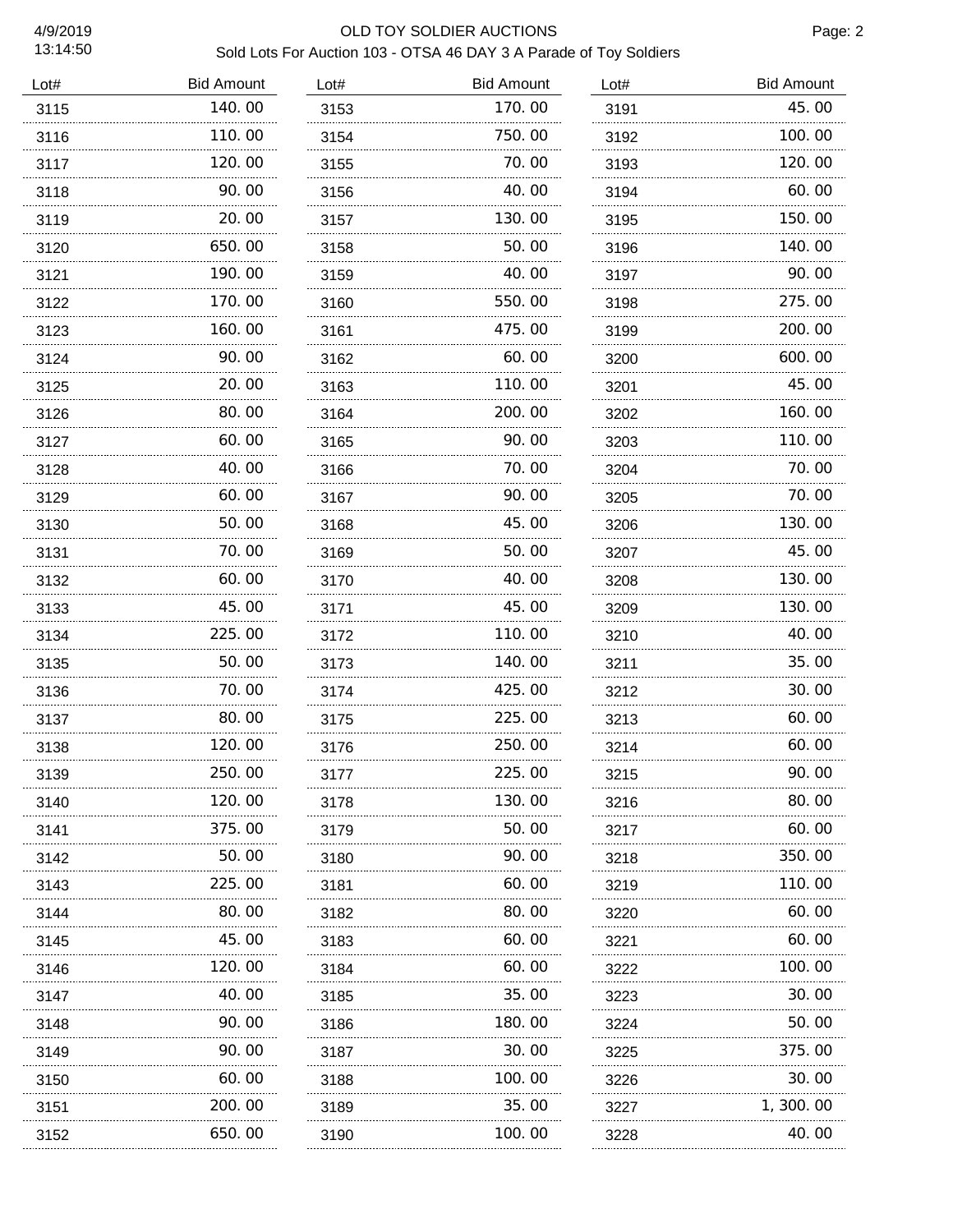### 4/9/2019 OLD TOY SOLDIER AUCTIONS Sold Lots For Auction 103 - OTSA 46 DAY 3 A Parade of Toy Soldiers

| Lot# | <b>Bid Amount</b> | Lot# | <b>Bid Amount</b> | Lot# | <b>Bid Amount</b> |
|------|-------------------|------|-------------------|------|-------------------|
| 3229 | 80.00             | 3267 | 35.00             | 3305 | 30.00             |
| 3230 | 1, 200. 00        | 3268 | 45.00             | 3306 | 70.00             |
| 3231 | 70.00             | 3269 | 25.00             | 3307 | 100.00            |
| 3232 | 200.00            | 3270 | 25.00             | 3308 | 25.00             |
| 3233 | 160.00            | 3271 | 60.00             | 3309 | 15.00             |
| 3234 | 50.00             | 3272 | 45.00             | 3310 | 25.00             |
| 3235 | 50.00             | 3273 | 50.00             | 3311 | 10.00             |
| 3236 | 100.00            | 3274 | 35.00             | 3312 | 25.00             |
| 3237 | 70.00             | 3275 | 30.00             | 3313 | 10.00             |
| 3238 | 60.00             | 3276 | 15.00             | 3314 | 80.00             |
| 3239 | 100.00            | 3277 | 30.00             | 3315 | 10.00             |
| 3240 | 170.00            | 3278 | 45.00             | 3316 | 110.00            |
| 3241 | 120.00            | 3279 | 100.00            | 3317 | 60.00             |
| 3242 | 70.00             | 3280 | 30.00             | 3318 | 100.00            |
| 3243 | 35.00             | 3281 | 30.00             | 3319 | 60.00             |
| 3244 | 140.00            | 3282 | 140.00            | 3320 | 20.00             |
| 3245 | 45.00             | 3283 | 80.00             | 3321 | 35.00             |
| 3246 | 30.00             | 3284 | 35.00             | 3322 | 20.00             |
| 3247 | 60.00             | 3285 | 20.00             | 3323 | 110.00            |
| 3248 | 90.00             | 3286 | 25.00             | 3324 | 15.00             |
| 3249 | 110.00            | 3287 | 15.00             | 3325 | 30.00             |
| 3250 | 120.00            | 3288 | 15. 00            | 3326 | 60.00             |
| 3251 | 100.00            | 3289 | 30.00             | 3327 | 40.00             |
| 3252 | 80.00             | 3290 | 200.00            | 3328 | 70.00             |
| 3253 | 190.00            | 3291 | 325.00            | 3329 | 45.00             |
| 3254 | 25.00             | 3292 | 110.00            | 3330 | 15.00             |
| 3255 | 10.00             | 3293 | 70.00             | 3331 | 20.00             |
| 3256 | 15.00<br>.        | 3294 | 45.00             | 3332 | 35.00             |
| 3257 | 20.00             | 3295 | 40.00             | 3333 | 40.00             |
| 3258 | 70.00<br>.        | 3296 | 80.00             | 3334 | 90.00             |
| 3259 | 120.00            | 3297 | 250.00            | 3335 | 5.00              |
| 3260 | 30.00             | 3298 | 160.00            | 3336 | 10.00             |
| 3261 | 20.00             | 3299 | 120.00            | 3337 | 5.00              |
| 3262 | 40.00             | 3300 | 80.00             | 3338 | 15.00             |
| 3263 | 25.00             | 3301 | 170.00            | 3339 | 5.00              |
| 3264 | 350.00            | 3302 | 80.00             | 3340 | 25.00             |
| 3265 | 120.00            | 3303 | 35.00             | 3341 | 20.00             |
| 3266 | 70.00             | 3304 | 35.00             | 3342 | 90.00             |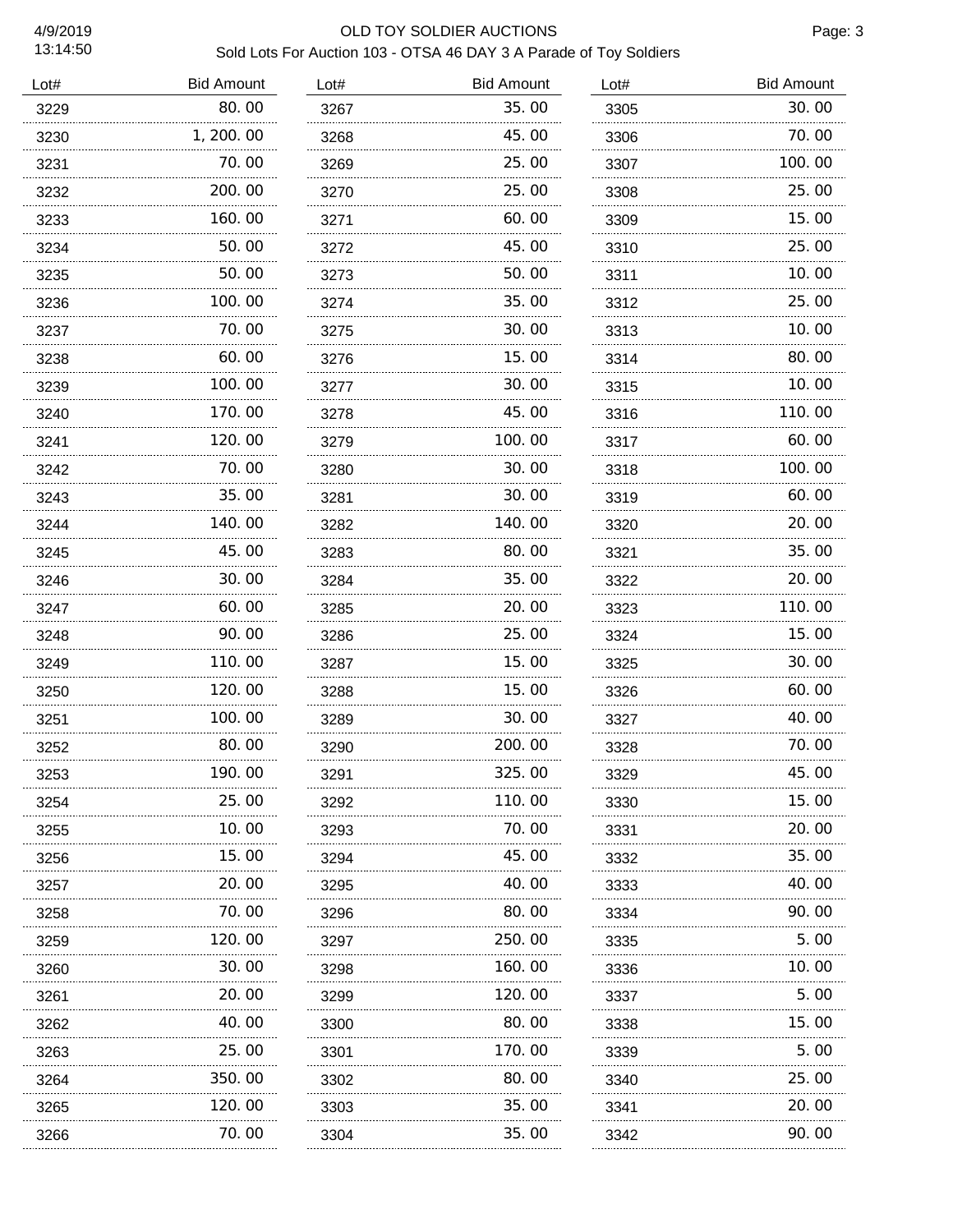### 4/9/2019 OLD TOY SOLDIER AUCTIONS Sold Lots For Auction 103 - OTSA 46 DAY 3 A Parade of Toy Soldiers

| Lot# | <b>Bid Amount</b> | Lot# | <b>Bid Amount</b> | Lot# | <b>Bid Amount</b> |
|------|-------------------|------|-------------------|------|-------------------|
| 3343 | 60.00             | 3381 | 100.00            | 3419 | 30.00             |
| 3344 | 45.00             | 3382 | 110.00            | 3420 | 30.00             |
| 3345 | 40.00             | 3383 | 100.00            | 3421 | 35.00             |
| 3346 | 30.00             | 3384 | 70. 00            | 3422 | 25.00             |
| 3347 | 110.00            | 3385 | 80.00             | 3423 | 25.00             |
| 3348 | 25.00             | 3386 | 60.00             | 3424 | 25.00             |
| 3349 | 45.00             | 3387 | 160.00            | 3425 | 30.00             |
| 3350 | 60.00             | 3388 | 30.00             | 3426 | 25.00             |
| 3351 | 80.00             | 3389 | 60.00             | 3427 | 60.00             |
| 3352 | 80.00             | 3390 | 35.00             | 3428 | 50.00             |
| 3353 | 80.00             | 3391 | 35.00             | 3429 | 25.00             |
| 3354 | 80.00             | 3392 | 35.00             | 3430 | 25.00             |
| 3355 | 20.00             | 3393 | 25.00             | 3431 | 30.00             |
| 3356 | 25.00             | 3394 | 30.00             | 3432 | 50.00             |
| 3357 | 30.00             | 3395 | 170. 00           | 3433 | 45.00             |
| 3358 | 25.00             | 3396 | 35.00             | 3434 | 30.00             |
| 3359 | 45.00             | 3397 | 160.00            | 3435 | 180.00            |
| 3360 | 60.00             | 3398 | 35.00             | 3436 | 45.00             |
| 3361 | 15.00             | 3399 | 80.00             | 3437 | 20.00             |
| 3362 | 30.00             | 3400 | 30.00             | 3438 | 20.00             |
| 3363 | 15.00             | 3401 | 25.00             | 3439 | 25.00             |
| 3364 | 45.00             | 3402 | 35.00             | 3440 | 20.00             |
| 3365 | 40.00             | 3403 | 50.00             | 3441 | 20.00             |
| 3366 | 60.00             | 3404 | 25.00             | 3442 | 20.00             |
| 3367 | 35.00             | 3405 | 20.00             | 3443 | 20.00             |
| 3368 | 35.00             | 3406 | 35.00             | 3444 | 20.00             |
| 3369 | 15.00             | 3407 | 10.00             | 3445 | 25.00             |
| 3370 | 25.00             | 3408 | 35.00             | 3446 | 20.00             |
| 3371 | 10.00             | 3409 | 70.00             | 3447 | 40.00             |
| 3372 | 20.00             | 3410 | 60.00             | 3448 | 20.00             |
| 3373 | 30.00             | 3411 | 45.00             | 3449 | 35.00             |
| 3374 | 15.00             | 3412 | 50.00             | 3450 | 30.00             |
| 3375 | 190.00            | 3413 | 160.00            | 3451 | 20.00             |
| 3376 | 60.00             | 3414 | 80.00             | 3452 | 25.00             |
| 3377 | 35.00             | 3415 | 100.00            | 3453 | 25.00             |
| 3378 | 180.00            | 3416 | 25.00             | 3454 | 25.00             |
| 3379 | 20.00             | 3417 | 30.00             | 3455 | 25.00             |
| 3380 | 30.00             | 3418 | 50.00             | 3456 | 25.00             |